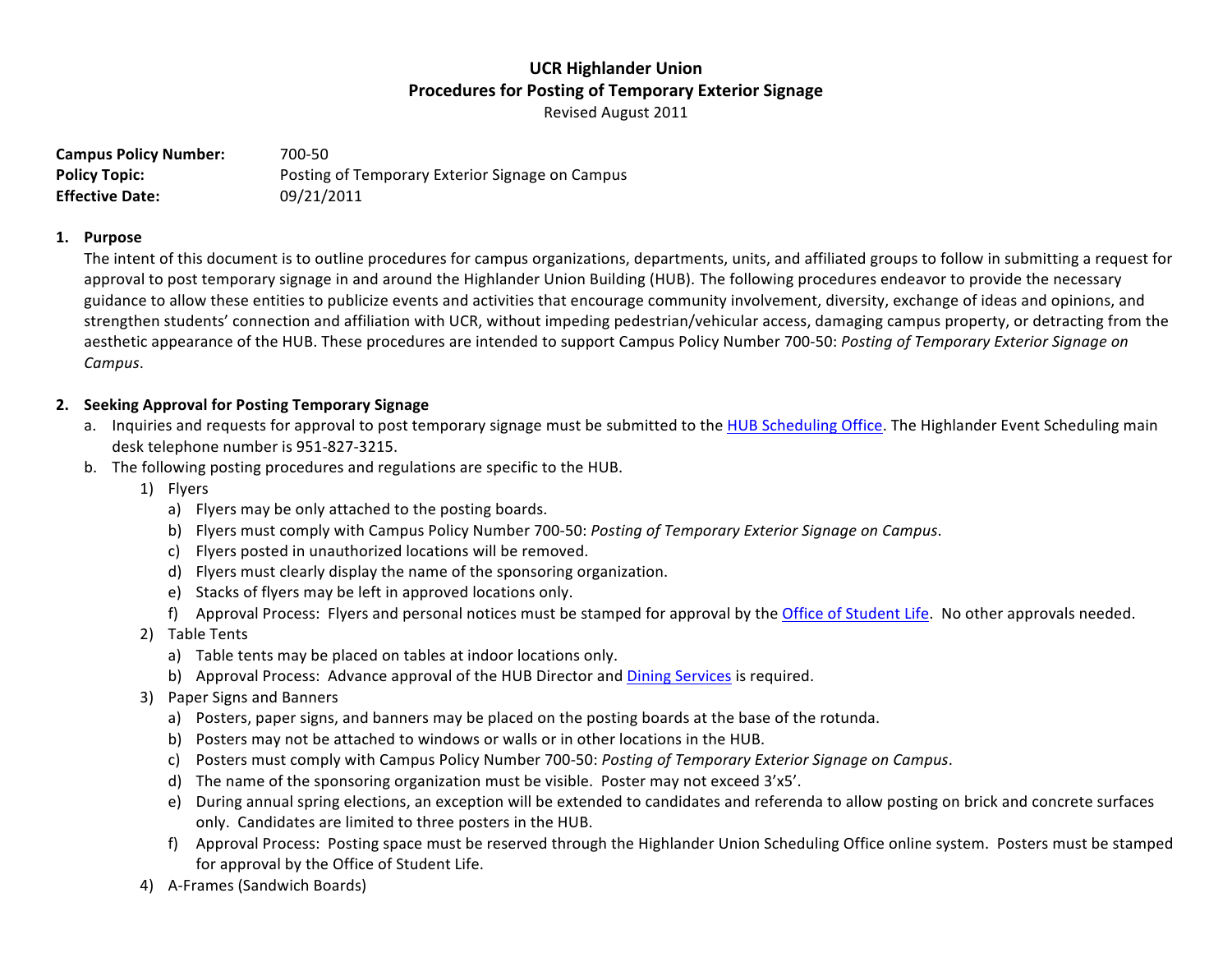Revised August 2011

**Campus Policy Number:** 700-50 Policy Topic: Posting of Temporary Exterior Signage on Campus **Effective Date:** 09/21/2011

- a) Sandwich boards may be utilized in the HUB for temporary signage.
- b) Sandwich boards are approved for Upper Mall locations only, may not be chained to light poles, railing or other permanent structures, must not block walkways or building entrances, and must be removed daily.
- c) Sandwich boards requiring longer or semi-permanent durations may only be located at specific locations on the upper mall.
- d) Organizations are responsible for keeping the material on their sandwich boards current and legible and in good repair at all times.
- e) Approval Process: Advance approval by HUB Director is required. Longer or semi-permanent durations require approval from the Assistant Vice Chancellor for Student Affairs.
- f) HUB Tenants
	- i. HUB tenants may place sandwich boards outside of their HUB location.
	- ii. Signs must not block any pedestrian traffic and may not be placed in emergency exit pathways.
	- iii. Sandwich boards my not be chained to light poles, railing or other permanent structures and must be removed daily.
	- iv. Approval Process: Advance approval by the HUB Director is required.
- 5) Display Cases
	- a) There are display cases located throughout the HUB that may be reserved based on availability.
	- b) The display cases are intended to promote campus sponsored events and activities and require advance approval of design and content.
	- c) Approval Process: Posting space must be reserved through the HUB Scheduling Office online system. Prior approval from the Associate Vice Chancellor for Student Affairs or the Dean of Students and the HUB Director is required. Requests for approval require proposed number of cases and their locations, time frame, and a draft of the posting or display.
- 6) Chalking
	- a) Chalking on the HUB grounds is permitted at the upper mall only.
	- b) Cleaning fees are required for chalking.
	- c) Approval Process: Prior approval from the Associate Vice Chancellor for Student Affairs or the Dean of Students and the HUB Director is required. Requests for approval require proposed location, time frame, and a draft of the text.
- 7) Window Painting, Signage, and Graphics
	- a) Window painting is not permitted.
	- b) Temporary signage may not be placed on the exterior glass of the building, but may be placed on the interior glass.
	- c) Resident departments may request permission for semi-permanent professionally designed, fabricated, and installed vinyl exterior signage that enhances the exterior visual environment of the HUB. Such exterior signage is intended to promote departmental identity and not specific events or activities.
	- d) Approval Process: Any signage installed on exterior windows, both interior and exterior, requires advance approval of the Assistant Vice Chancellor for Student Affairs. Permanent window graphics require the approval of the Vice Chancellor for Student Affairs.
- 8) Vinyl Banners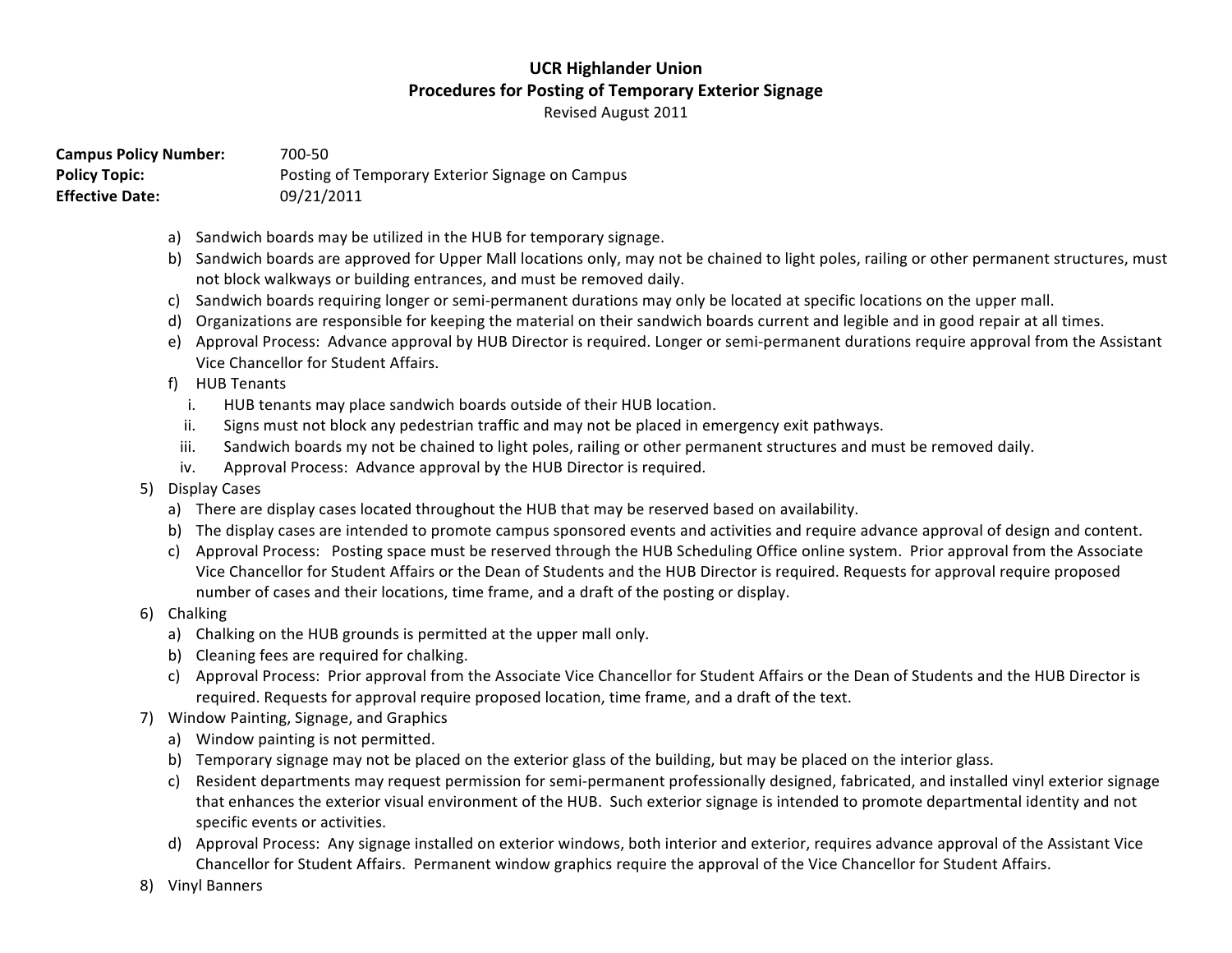Revised August 2011

**Campus Policy Number:** 700-50 **Policy Topic:** Posting of Temporary Exterior Signage on Campus **Effective Date:** 09/21/2011

- a) Banners must be associated with major campus events that are open to all students.
- b) Major campus activities, including but limited to Welcome Week, Homecoming/HEAT, Spring Splash, and Commencement, have priority.
- c) Vinyl Banners are approved for only the following locations
	- i. Costo Hall South
	- ii. HUB Rotunda Balcony East
	- iii. HUB Rotunda Balcony West
- d) Approval Process: Prior approval from the Associate Vice Chancellor for Student Affairs or the Dean of Students and the HUB Director is required.
- 9) Pylon Banners: The banners in the pylons at the entrances to the HUB cannot be reserved. They are permanently allocated to HUB/UCR identity, campus pride campaigns, or major campus initiatives, such as Highlander Welcome and HEAT/Homecoming.
- 10) Pylon Poster Cases
	- a) The backlit pylon poster cases may be reserved based on availability for large campus sponsored events that are open to all students.
	- b) Major campus activities, including but not limited to Welcome Week, Homecoming/HEAT, Spring Splash, and Commencement are given priority.
	- c) Poster fabrication is managed by the HUB Administration and all proposed postings must be approved for content and design.
	- d) Approval Process: Prior approval from the and the HUB Director is required.
- 11) Additional Posting Requirements
	- a) Flyers shall not exceed 11" x 17" in size and shall be limited to one of each kind per posting location.
	- b) Posters, paper signs and banners shall not exceed 3' x 5' in size and must be approved for posting by the Associate Vice Chancellor for Student Affairs or the Dean of Students.
	- c) Permission to post posters exceeding 3' x 5' in size may be granted by the Associate Vice Chancellor for Student Affairs or the Dean of Students.
	- d) Posters and flyers announcing campus events must indicate the name of the sponsoring organization or group, the nature of the event, the date and time, the location, cost (if any), and a contact number for more information.
	- e) Only blue painters' tape or other approved non-destructive and removable hanging material may be used to post flyers on approved posting areas. Paste, glue, nails, or duct tape is not permitted. Staples and tacks may be used on bulletin boards only.
	- f) All event banners, posters, and flyers announcing campus events will be removed within 48 hours after the event.
	- g) Approved posting locations for non-event postings may impose reasonable time limits on postings and require postings to clearly identify their expiration date.
	- h) Any item which is posted without the appropriate approvals may be removed without prior notice.
	- i) Any objections to the removal of posted material must be submitted to the HUB Administration.